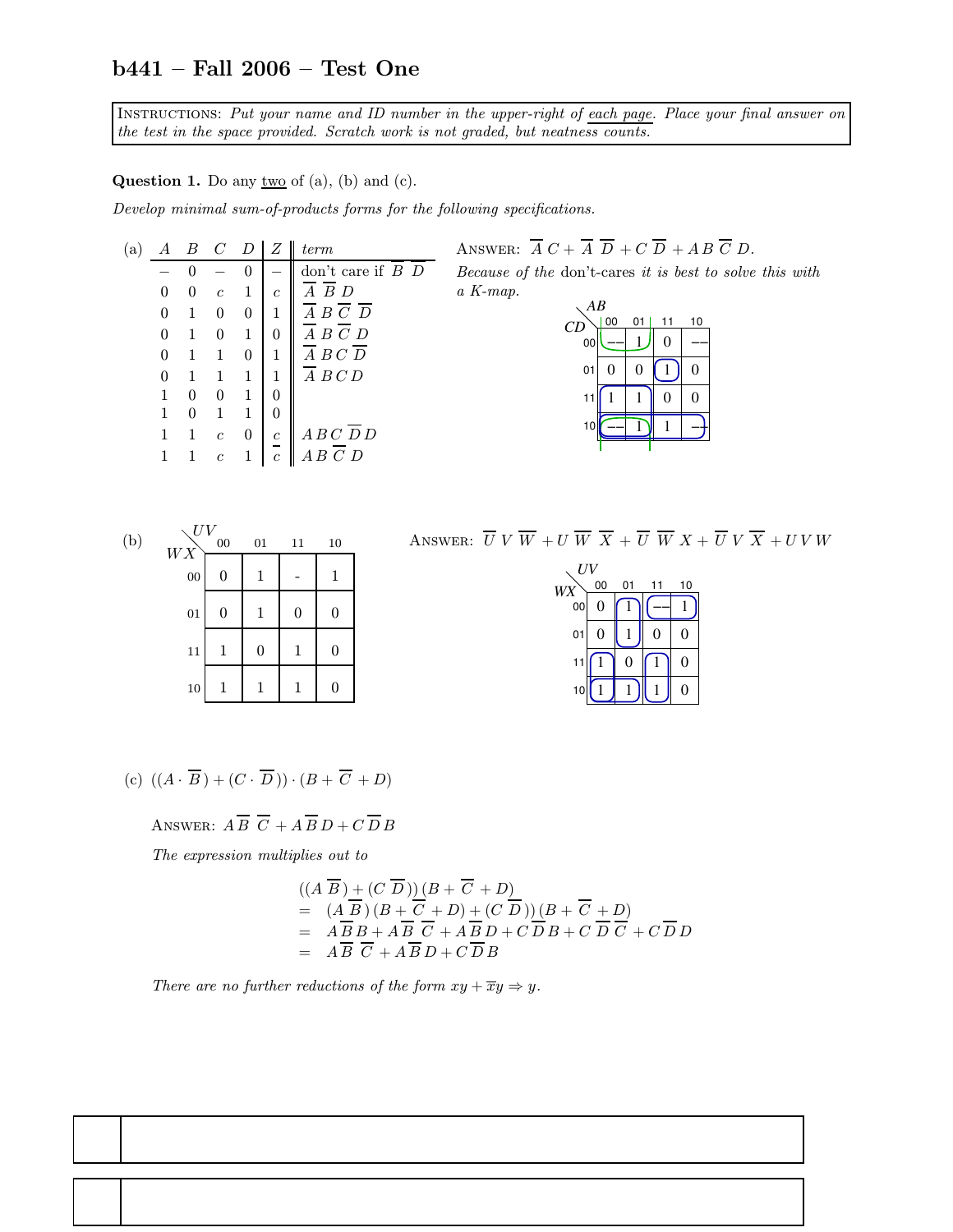## Question 2

Implement  $A = ((X \cdot Y \cdot \overline{Z}) + (\overline{(U + V + W)} \cdot S \cdot T))$  subject to the constraints that inputs X.L, Y.L, and Z.L are fixed at true=L; output A.H is fixed at true=H; and all other signals may have arbitrary polarity.

(a) Using LS'00 (nand) gates, LS'02 (nor ) gates, and LS'04 inverters



A well-formed answer should

- 1. show the logic as expressed, including the nots Since the implementation uses 2-input logic gates,  $x + y + z$  is interpreted as  $(x + y) + z$ .
- 2. have no inconsistent connections (polarities), including the input/output paths. Putting bubbles on the not symbols is optional, but helps confirm that all polarities match correctly.
- 3. correctly and consistently label the gates and inputs/outputs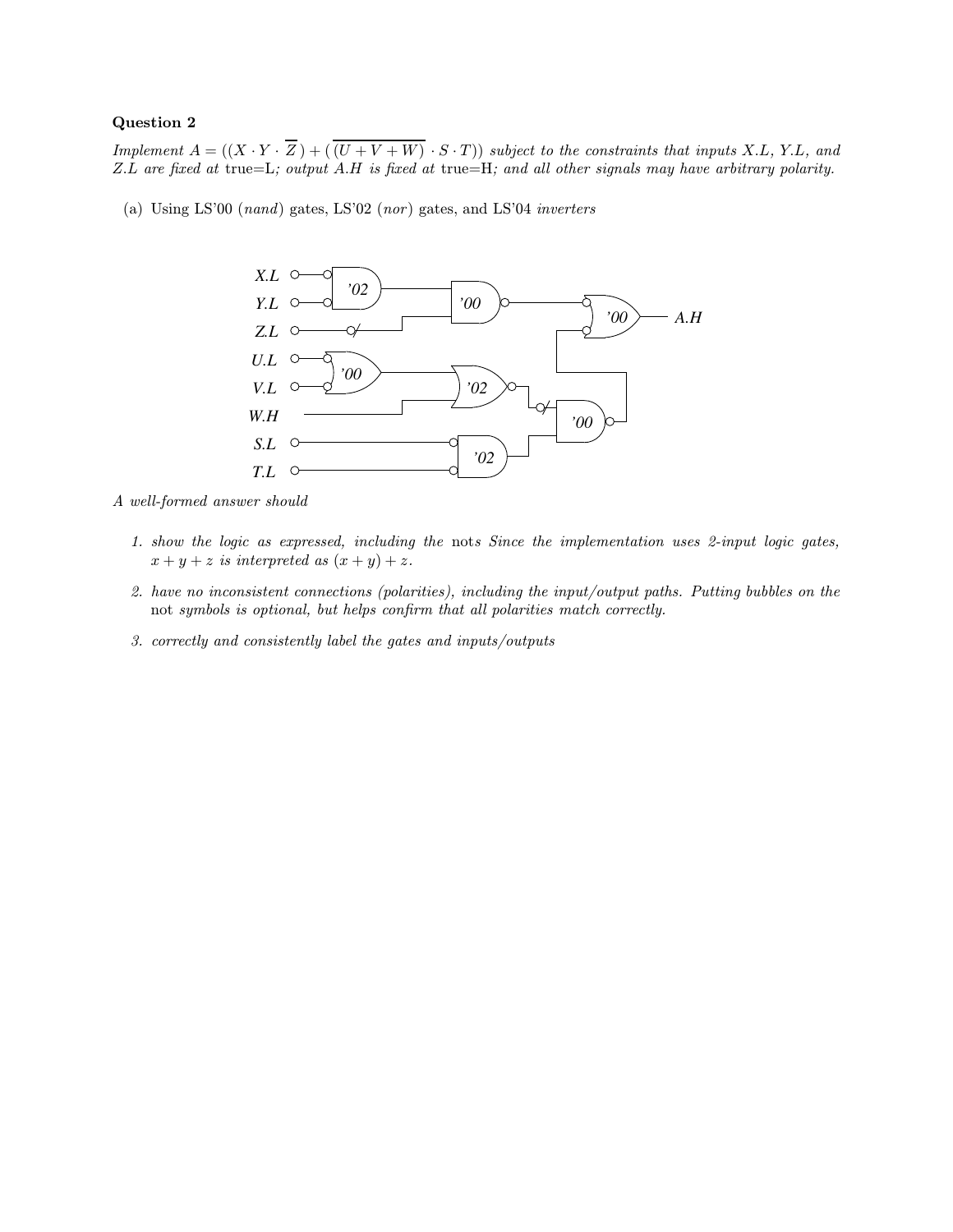## Question 2

- (b) Implement  $A = ((X \cdot Y \cdot \overline{Z}) + (\overline{(U + V + W)} \cdot S \cdot T))$  using LS'06 open-collector inverters only.
- (1) Diagram the logic as expressed. Since the implementation uses wired-and/or logic, gates may have arbitrarily many inputs.



(2) The wired-and/or gates provide positive-logic ands and negative-logic ors. An intermediate wired-gate diagram preserves the logic of the specification.



(3) Now, each wired-and/or must have and open-collector buffer (inverter) on every input, all tied to a pull-up resister. However, we should apply mixed logic principles, using the inverters to fix polarity mismatches. The problem as given does not illustrate the subtleties, so below I have changed the constraint on Z from true=low to true=high. By swapping the bubble on the inverter,  $\overline{Z}$  is implemented "within" the wired-or gate. It doesn't matter where we put the bubble, it's the same device. Unfortunately, we can't use the same trick on the other not or to fix the polarity of A.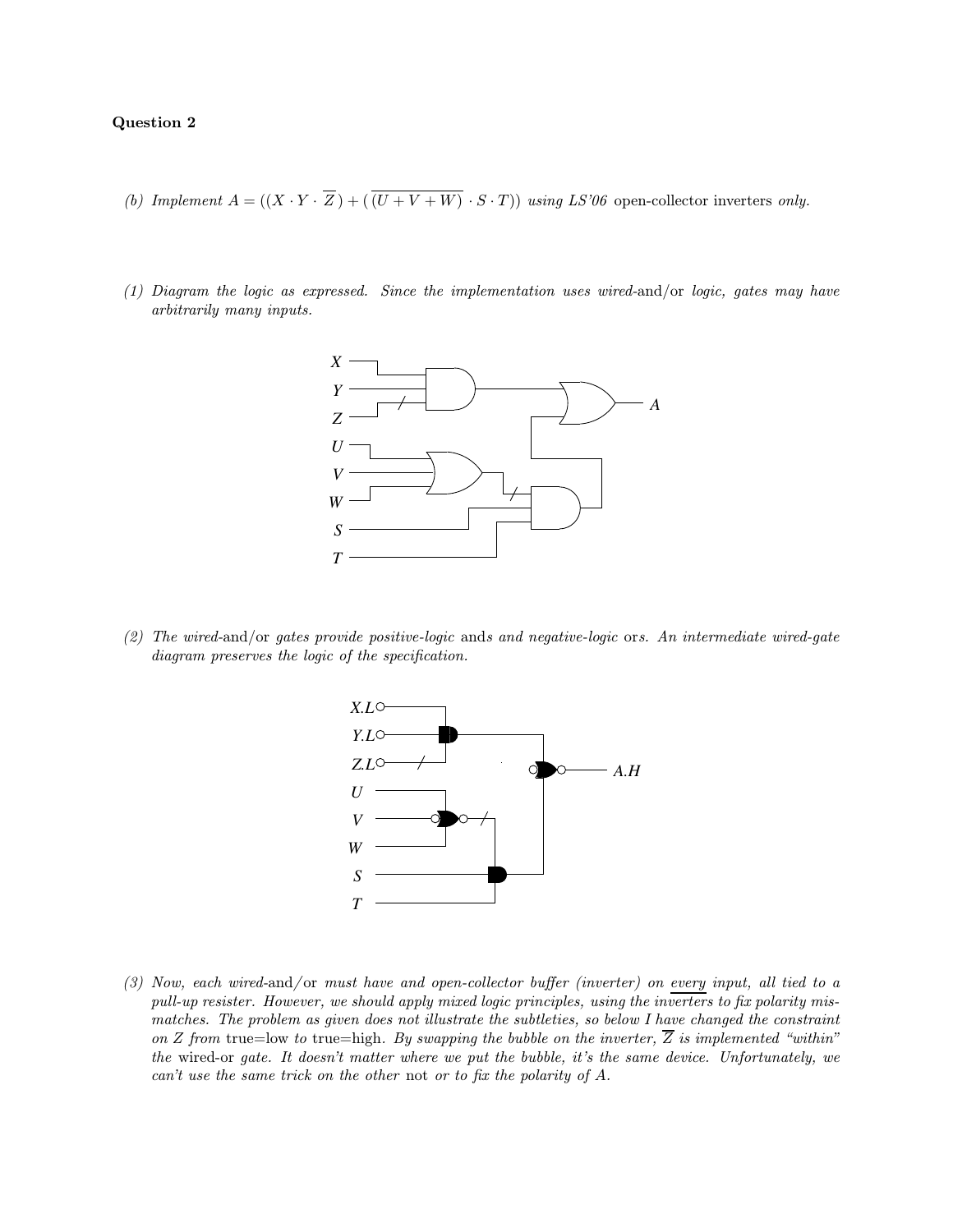

NOTE: You are not expected to know all these details, but it is worthwhile to study and understand the application of mixed logic, as well as to remember the way open-collector connections work.

NOTE: It is acceptable and reasonable to solve problem using a PLA layout, which would require that you first translate the specification expression into SOP form. Of course, by doing this, you loose the logical correspondence with the original expression. I mean "loose" literally: this is the kind of design-to-implementation documentation that is often lost when someone needs to understand the design later.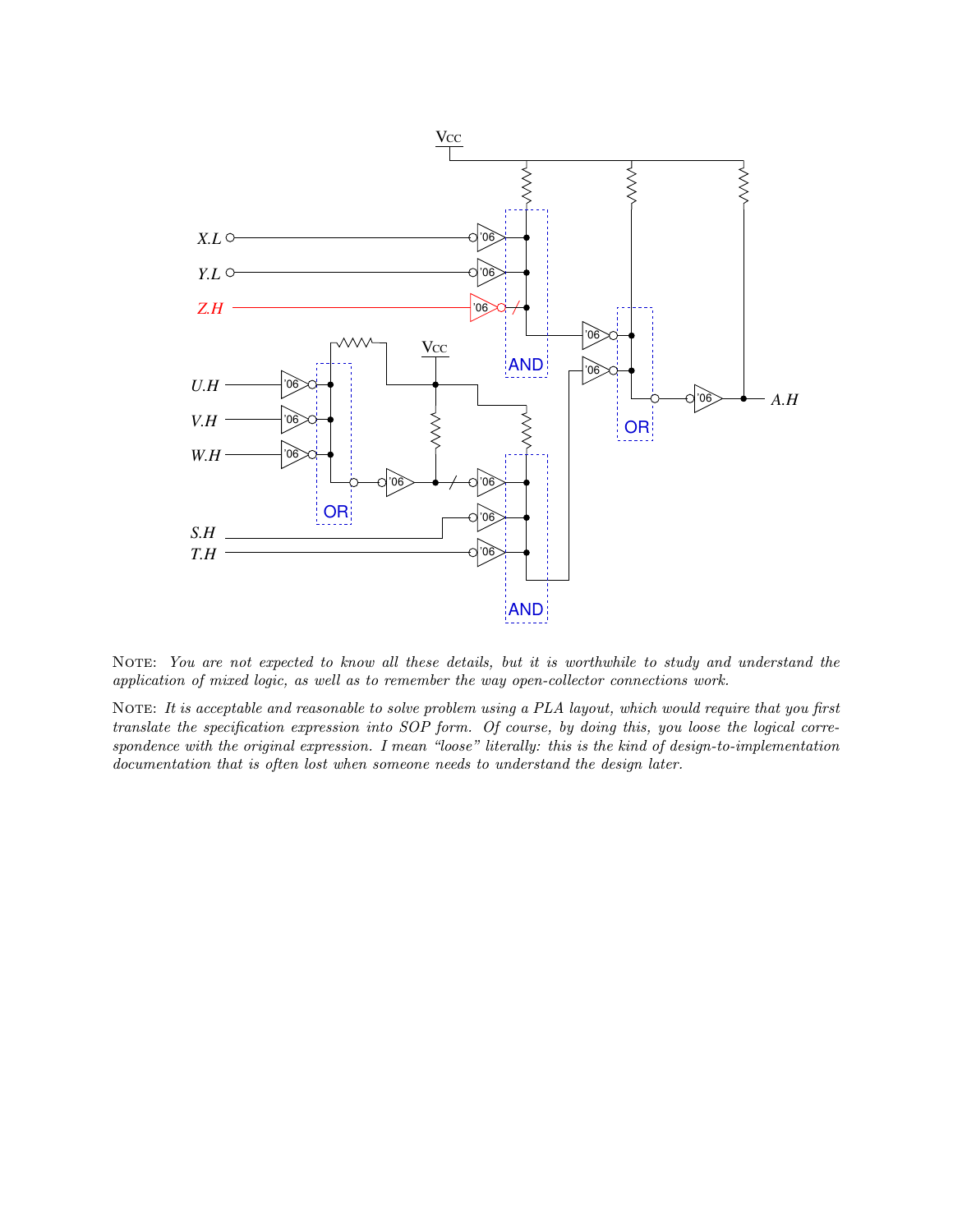Question 3. Design an economical 12-input by 1-bit multiplexor using basic combinational building blocks. Briefly explain your approach.

One solution is to use a multiplexor tree. Depending on whether you are counting gates or chips, the 3-input selector at the second stage could be replaced by two 2-input selectors. There is an SSI package containing two 4-by-1 muxes, so you might as well use all four. Let's leave it to the surrounding system to assure that the selection word,  $S_3 S_2 S_1 S_0$ , stays within range.